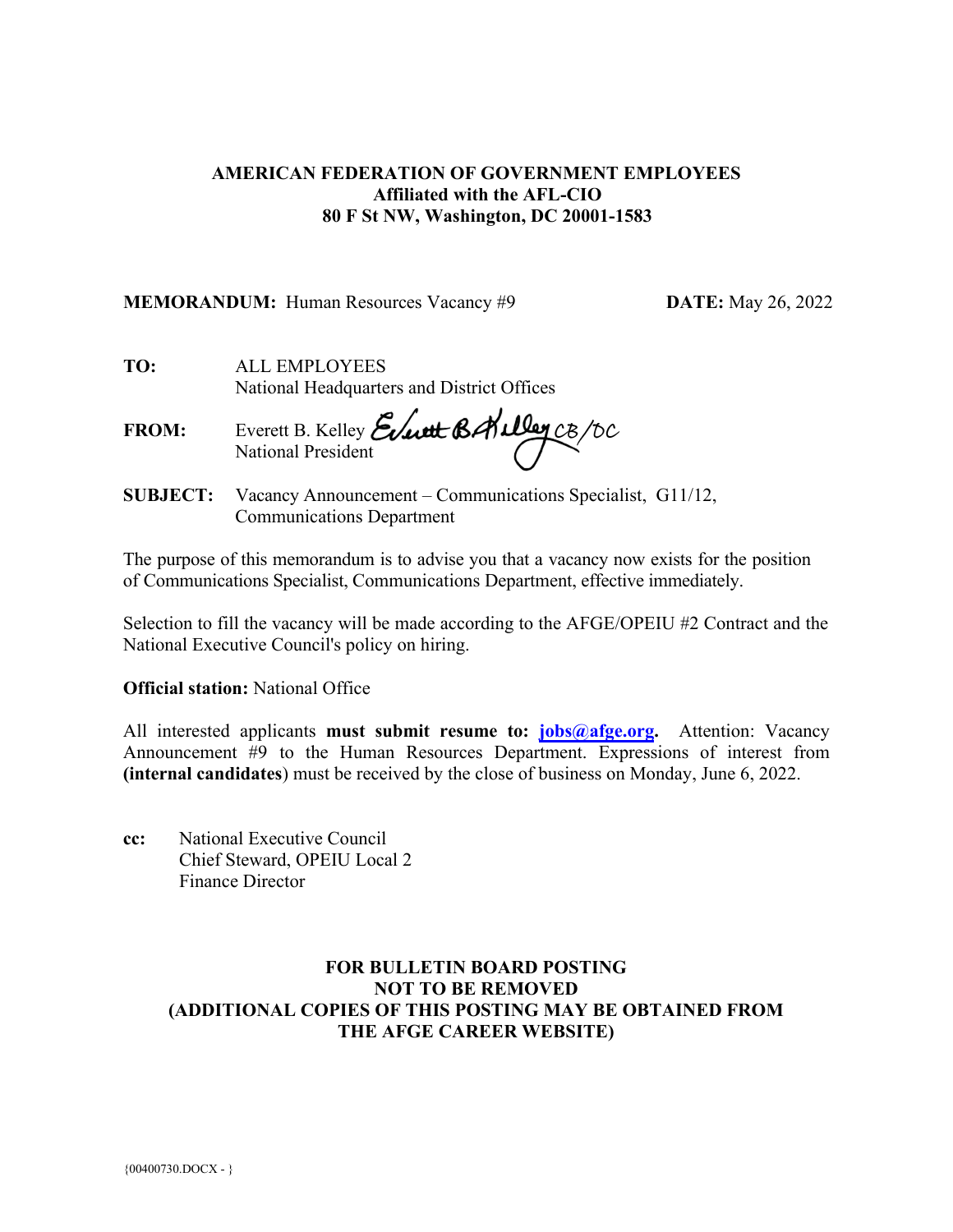#### POSITION DESCRIPTION

| <b>Date of Revision/Creations:</b>                        | <b>April 7, 2022</b>             |
|-----------------------------------------------------------|----------------------------------|
| <b>Position Title:</b>                                    | <b>Communications Specialist</b> |
| <b>FSLA Classification:</b>                               | Exempt                           |
| Location:                                                 | National Office – Washington, DC |
| Department:                                               | <b>Communications Department</b> |
| <b>American Federation of Government Employees (AFGE)</b> |                                  |

# **I. INTRODUCTION**

Under the direction of the National President, the AFGE Communications Department serves to: 1) create, implement and manage AFGE's communications program to inform, educate, influence, and mobilize members, potential members, opinion leaders, political leaders, and the general public around AFGE's vision and priorities; 2) increase visibility and marketability of AFGE and our members' priorities at every level; and 3) advise and assist our local unions, districts, councils, and other headquarters departments in communications efforts that support of AFGE's vision and overall goals. Through active engagement with the media, strategic communications campaigns, internal newsletters and magazines, digital and social media, video, and more, AFGE's Communications Department helps inform, educate, energize, mobilize, and amplify the voices of the hundreds of thousands of workers proudly serving in the federal and D.C. government in the U.S. and abroad.

It is anticipated this role will divide responsibilities with approximately 60% of time being devoted to traditional media relations and another 40% being dedicated to digital media.

## **II. REQUIRED DUTIES AND RESPONSIBILITIES**

- Advise Communications Director and Deputy Director on overall media strategy/tactics, including message development, media collateral production, social media and audiovisual content production, content placement, and data measurement.
- Cultivate productive relationships with reporters, columnists, and editors in trade, local, and national media. Closely monitor current events and identify opportunities.
- Coordinate closely with principals and staff at AFGE Districts, Councils, Locals and allied groups to increase visibility of key AFGE media placements and programs.
- Draft op-eds and letters to the editor and secure placement in key trade, local, and national publications.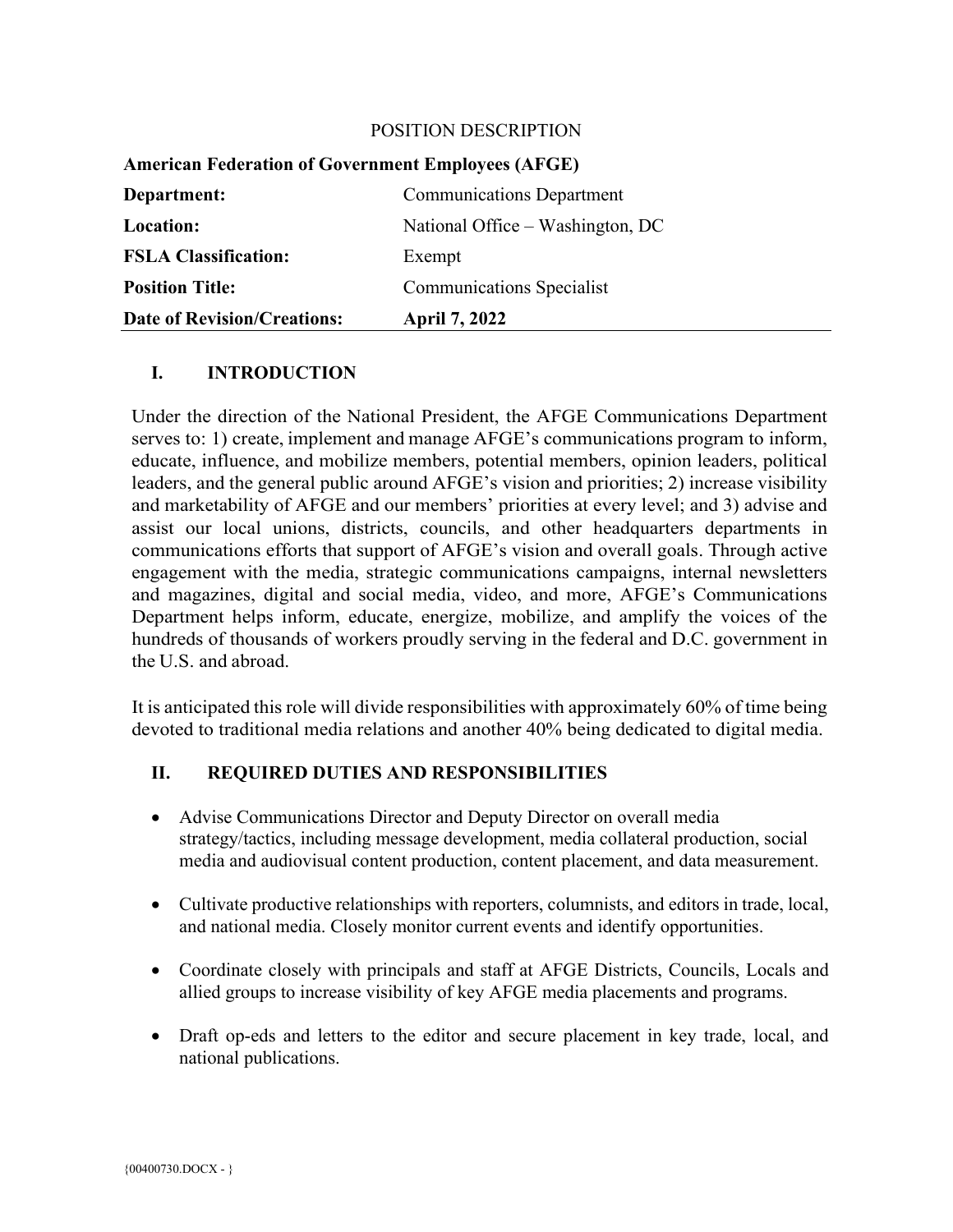- Write and distribute press releases, media advisories, and pitch letters on key AFGE initiatives, issues and events.
- Promote and successfully execute press conferences (both in-person and virtually), and interviews with key AFGE leaders and key media, including by developing talking points for leaders and activists and preparing speakers for interviews.
- Develop and maintain media lists of reporters in AFGE's primary issue areas and maintain and grow AFGE's speakers bureau.
- Utilize digital media (e.g. video, email, SMS, social media, digital advertising) to amplify AFGE messaging to key audiences to influence overall narrative and positive perception of AFGE.
- Contribute to the federation's overall communications strategy and goals by writing creatively, quickly, and extensively for a variety of mediums, such as press releases, articles for placement in external publications, white papers in support of issues, internal news advisories for our members, social media postings, text messages, and emails.
- Help edit other newsletters; develop newspaper/radio ads; write speeches, profiles, video scripts, leaflets, flyers, opinion-editorials, letters-to-the-editor, and biographies of AFGE-elected officials, and other duties as assigned.

# **III. EDUCATION AND EXPERIENCE**

- Graduation from an accredited four-year college or university with a bachelor's degree in public relations, journalism, or closely related field.
- At least 3-5 years of combined work experience in public relations at a public relations firm, political campaign/office, newsroom, or issue advocacy organization.
- Demonstrated experience developing and deploying large-scale strategic PR campaigns, including message development, diverse collateral production, and successful placements.
- Demonstrated experience collecting, testing, and synthesizing messaging data and deploying in furtherance of an organization or cause.
- Demonstrated experience securing mentions in all journalistic mediums including web, print, television, and radio.
- Extensive, demonstrated experience drafting press releases, op-eds, letters to the editor, media advisories, and other media collateral.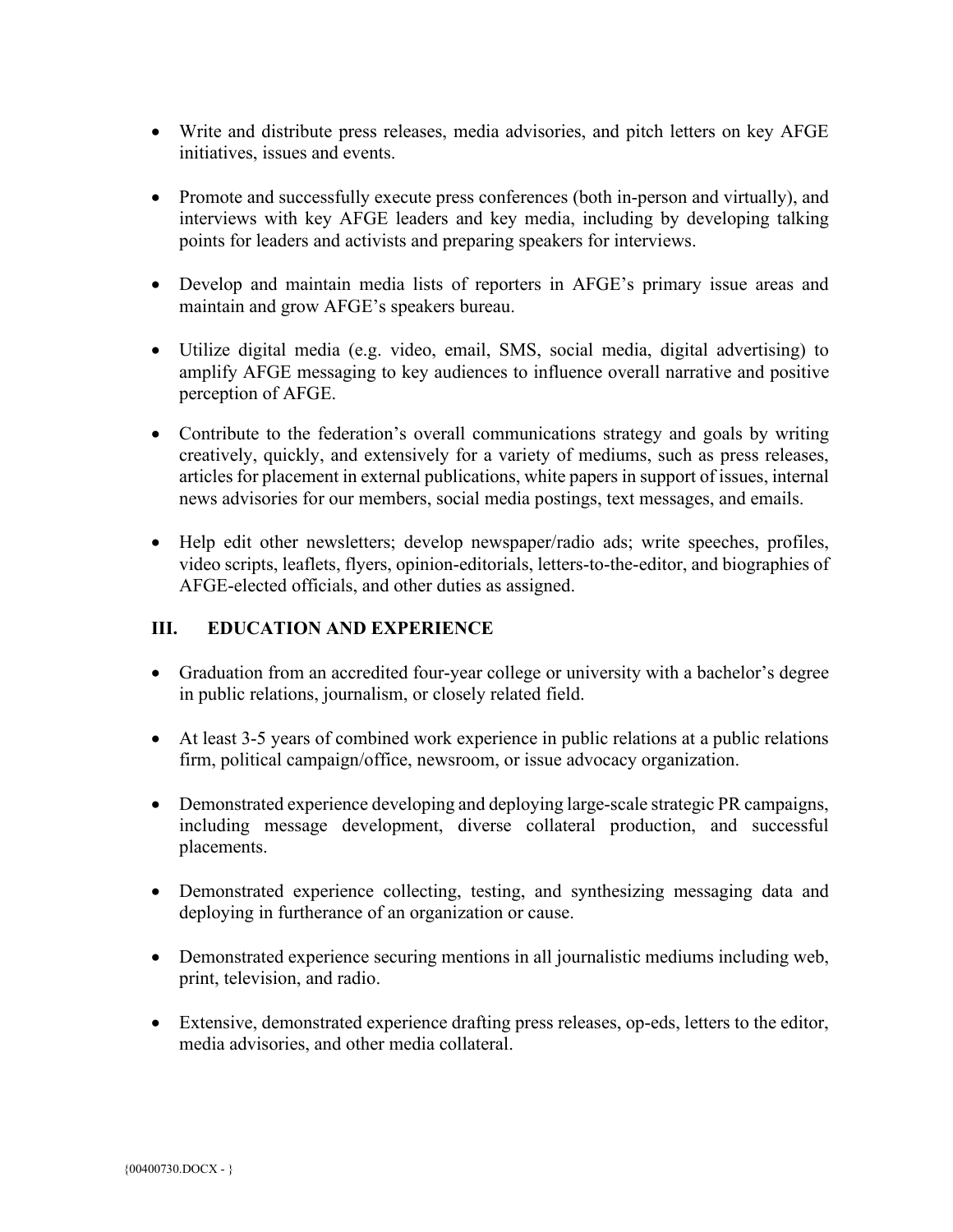- Experience implementing public relations initiatives in the context of a diverse, multiplatform, national media program.
- Experience using social media and video to raise awareness and drive action around key priorities very strongly preferred.
- Experience with the principles of email and text message campaigning highly preferred.
- Experience with Meltwater public relations platforms or other similar software strongly preferred.
- Deep knowledge of the legislative process and national politics. Familiarity with the labor movement desired.
- Proactive, go-getter attitude and strong people skills are a must.
- Works well in a team environment.

#### **Application**

Applicants must submit a resume, brief cover letter, writing samples, and references. Examples of placed op-eds, news clips, press releases, and pitch letter are preferred.

#### **IV. PHYSICAL DEMANDS OF THE POSITION**

- Employee must be able to work in a stationary position for extended periods of time.
- While performing the duties of this job, the employee is regularly required to communicate information via telephone, video conference, and/or telephone conference call. Must be able to understand questions posed by members of the media and exchange accurate information with them and AFGE membership.
- Ability to use a keyboard and screen for long periods of time is required to include but not limited to multiple applications including social media platforms, Word documents, and other applications related to Communications and PR. Constantly operates a computer, smart phone, and a computer printer.

# **V. WORK ENVIRONMENT**

Work is generally in a remote or office setting. Periodically long hours are required. Employee experiences constant interruptions and inflexible deadlines. The noise level in this environment is quiet to loud. Duties are performed primarily indoors. Travel is required and position may occasionally require longer periods of travel.